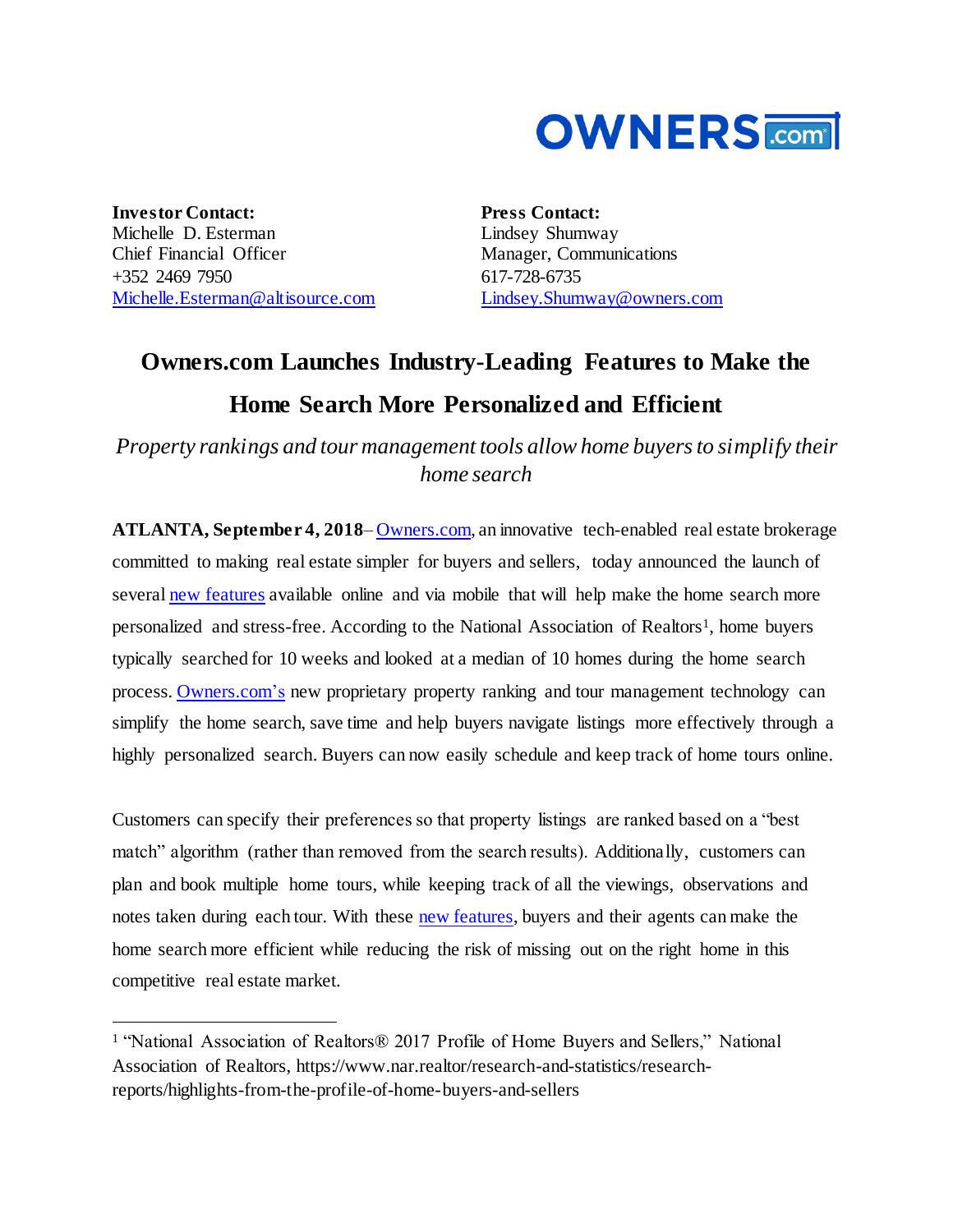A recent survey by [Owners.com](https://www.owners.com/?utm_source=PR&utm_medium=PR&utm_campaign=TourManager&utm_content=first) of more than 1,000 consumers who recently purchased a home found that buyers are looking for their agent to save them time in the home buying process through tech-based tools. In fact, 46 percent want their agent to keep track of all their appointments, viewings or follow-ups in one place and 42 percent want the ability to schedule showings online. With technology and seamless access to data at the forefront of the home search, the key features of the new [Owners.com](https://www.owners.com/?utm_source=PR&utm_medium=PR&utm_campaign=TourManager&utm_content=first) experience include:

- **Property preferences-based match:** This tool provides buyers with the ability to navigate more effectively through property listings, by scoring the listings according to their match with the buyers' preferences, and ranking them accordingly in the buyers' search results. Home buyers can indicate how important different property and location attributes are for them, ranging from common features such as number of bedrooms or bathrooms, to more niche attributes such as a garden or double garage.
- **Property tour manager:** To make it easier to for home buyers to quickly visit the homes they are interested in and allow them to increase their chances to be the first ones to see them, [Owners.com](https://www.owners.com/?utm_source=PR&utm_medium=PR&utm_campaign=TourManager&utm_content=first) offers the ability to schedule multiple property tours directly online or via mobile. The tour manager tool helps save time in the home search process by allowing more efficient communication with the agent and scheduling of multiple visits with a few clicks.
- **Property tour report:** To help home buyers make sense of their housing options and make the best informed decisions on what houses to create an offer for, [Owners.com](https://www.owners.com/?utm_source=PR&utm_medium=PR&utm_campaign=TourManager&utm_content=first) agents provide buyers with a rich tour report delivered via email to the customer after each showing (soon also available online). The tour report features pictures and a property description, as well as information about each property visited including home details, neighborhood information and notes taken during the viewing, allowing buyers and their agent the ease of reviewing the insights about each tour in one place.

"Shopping for homes has historically been a tedious and sometimes overwhelming task buyers spend an enormous amount of time sifting through hundreds of properties, manually scheduling multiple showings, and then trying to remember the key details of each property after the showing," said Dario Cardile, Vice President, Growth Marketing at Owners.com.